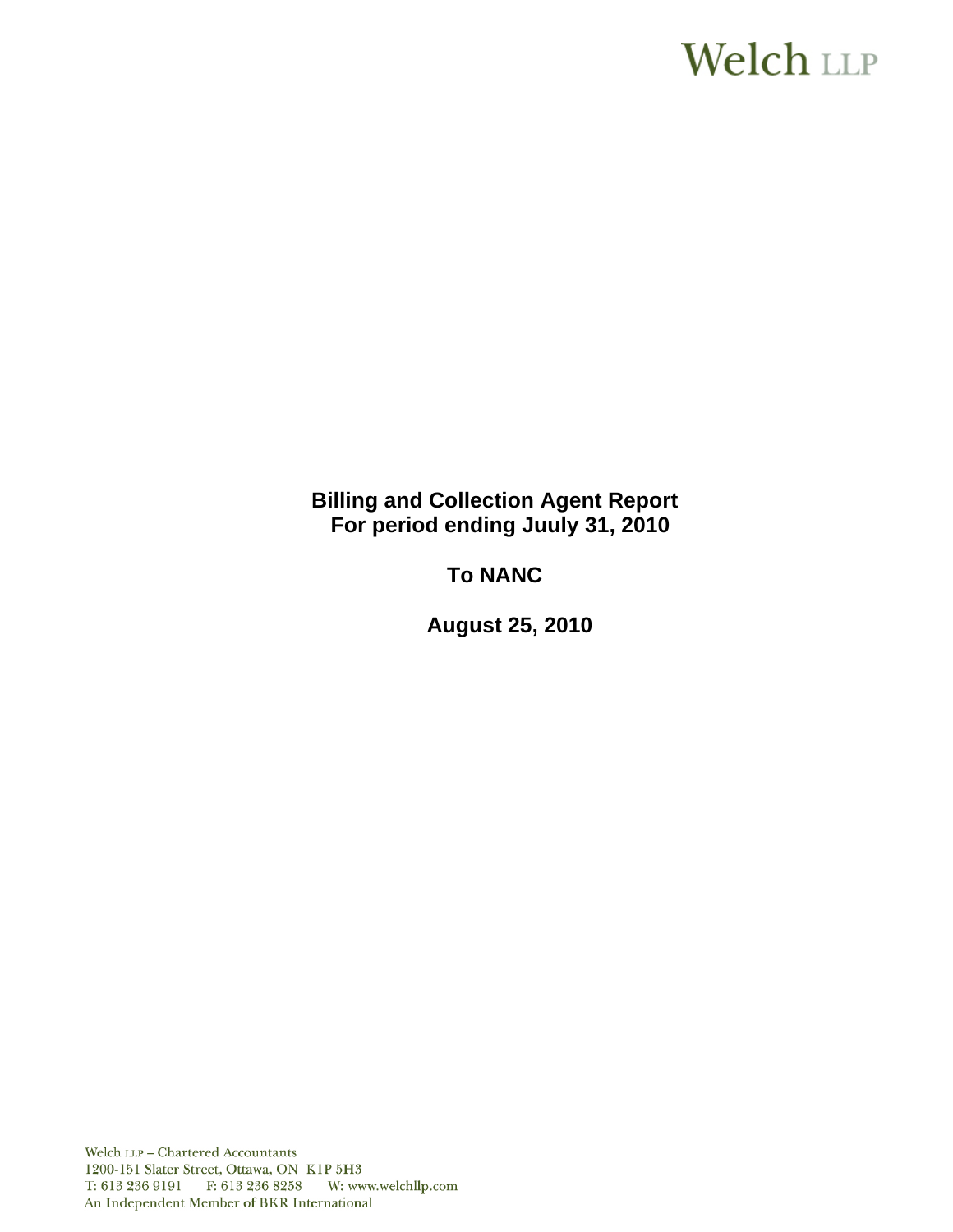# **NANPA FUND STATEMENT OF FINANCIAL POSITION JULY 31, 2010**

| <b>Assets</b>                                                                    |               |                 |
|----------------------------------------------------------------------------------|---------------|-----------------|
| Cash Balance in bank account                                                     |               | \$<br>3,311,465 |
| Receivable from US Carriers                                                      | 491,052       |                 |
| Receivable from Canada                                                           | 6,670         |                 |
| Receivable from Caribbean countries                                              | 3.231         |                 |
| Receivables forwarded to FCC for collection (Over 90 days)                       | 277,108       |                 |
| Allowance for uncollectible accounts                                             | (416,000)     | 362,061         |
| Prepaid maintenance contract                                                     |               | 64,040          |
| <b>Total assets</b>                                                              |               | 3,737,566       |
|                                                                                  |               |                 |
| Less: Accrued liabilities (see below for makeup)                                 |               | (547, 993)      |
| <b>Fund balance</b>                                                              |               | \$<br>3,189,573 |
|                                                                                  |               |                 |
| <b>Makeup of Accrued Liabilities</b> (see following page for additional details) |               |                 |
| <b>Welch LLP</b>                                                                 | 21,359        |                 |
| <b>NEUSTAR Pooling 1K Block Pooling Expenses</b>                                 | 329,979       |                 |
| <b>NEUSTAR Admin Expenses</b>                                                    | 188,498       |                 |
| Data Collection Agent - USAC                                                     | 8,157         |                 |
|                                                                                  | \$<br>547,993 |                 |

**\*\*\*\*\*\*\*\*\*\*\*\*\*\*\*\*\*\*\*\*\*\*\*\*\*\*\*\*\*\*\*\*\*\*\*\*\*\*\*\*\*\*\*\*\*\*\*\*\*\*\*\*\*\*\*\*\*\*\*\*\*\*\*\*\*\*\*\*\*\*\*\*\*\*\*\*\***

#### **Other items of note**

During July, the bank account earned an average rate of return of 0.378

Welch LLP received an interim contract for B& C Agent for the period August 1, 2010 to January 31, 2011.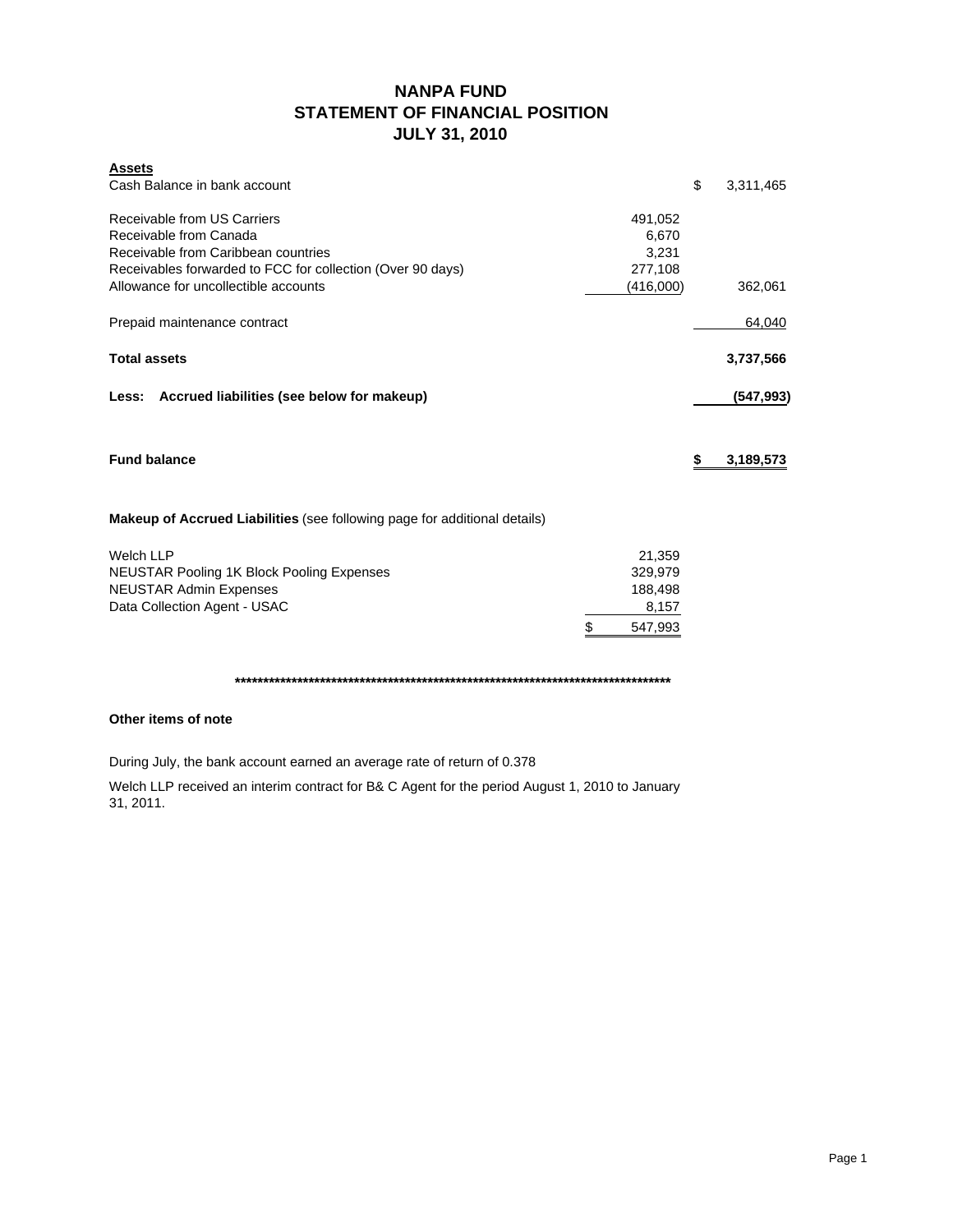#### **NANPA FUND FORECASTED STATEMENT OF CHANGES IN FUND BALANCEJULY 2010 TO JUNE 2011**

|                                                                     |            | Actual                   |                          |                        |                          | <b>Budgeted</b>          |                        |                          |                      |                          |                          |                    |                    |                        | Variance between  |                                                |  |
|---------------------------------------------------------------------|------------|--------------------------|--------------------------|------------------------|--------------------------|--------------------------|------------------------|--------------------------|----------------------|--------------------------|--------------------------|--------------------|--------------------|------------------------|-------------------|------------------------------------------------|--|
|                                                                     |            | <b>Jul-10</b>            | Aug-10                   | Sep-10                 | Oct-10                   | <b>Nov-10</b>            | <b>Dec-10</b>          | $Jan-11$                 | Feb-11               | Mar-11                   | Apr-11                   | $May-11$           | <b>Jun-11</b>      | <b>Total</b>           | <b>Budget</b>     | forecasted balance at<br>June 30/11 and budget |  |
| Revenue                                                             |            |                          |                          |                        |                          |                          |                        |                          |                      |                          |                          |                    |                    |                        |                   |                                                |  |
| <b>International Contributions</b><br>Canada<br>Caribbean countries | (1)<br>(1) | 13,339<br>16.403         | 6,670                    | 6,670                  | 6,670                    | 6,670                    | 6,670                  | 6,670                    | 6,670                | 6,669                    | 6,669                    | 6,669              |                    | 80,036<br>16,403       | 80,036<br>16,403  |                                                |  |
| <b>Total International Contributions</b>                            |            | 29,742                   | 6,670                    | 6,670                  | 6,670                    | 6,670                    | 6,670                  | 6,670                    | 6,670                | 6,669                    | 6,669                    | 6,669              |                    | 96,439                 | 96,439            |                                                |  |
| Domestic Contributions - US carriers                                | (1)        | 2,241,497                | 187,629                  | 187,629                | 187,629                  | 187,629                  | 187,629                | 187,629                  | 187,629              | 187,629                  | 187,629                  | 187,629            |                    | 4,117,787              | 4,034,718         | 83,069                                         |  |
| Late filing fees for Form 499A                                      | (2)        | 100)                     | $\overline{\phantom{a}}$ | $\sim$                 | $\overline{\phantom{a}}$ | $\overline{\phantom{a}}$ | $\sim$                 | $\overline{\phantom{a}}$ | $\sim$               | $\overline{\phantom{a}}$ | $\overline{\phantom{a}}$ | $\sim$             | 115,000            | 114,900                | 115,000           | 100)                                           |  |
| Interest income                                                     | (3)        | 1,128                    | 1,000                    | 1,000                  | 1,000                    | 1,000                    | 1,000                  | 1,000                    | 1,000                | 1,000                    | 1,000                    | 1,000              | 1,000              | 12,128                 | 12,000            | 128                                            |  |
| Total revenue                                                       |            | 2,272,267                | 195,299                  | 195,299                | 195,299                  | 195,299                  | 195,299                | 195,299                  | 195,299              | 195,298                  | 195,298                  | 195,298            | 116,000            | 4,341,254              | 4,258,157         | 83,097                                         |  |
|                                                                     |            |                          |                          |                        |                          |                          |                        |                          |                      |                          |                          |                    |                    |                        |                   |                                                |  |
| <b>Expenses</b><br><b>NANPA Administration</b>                      | (4), (7)   | 139,465                  | 166,000                  | 191,000                | 131,000                  | 131,000                  | 131,000                | 131,000                  | 131,000              | 131,000                  | 131,000                  | 131,000            | 131,000            | 1,675,465              | 1,667,000         | 8,465                                          |  |
| 1K Block Pooling Administration                                     | (4), (8)   | 188,498                  | 186,934                  | 185,365                | 185,365                  | 185,365                  | 185,365                | 185,365                  | 185,365              | 185,365                  | 185,365                  | 185,365            | 185,365            | 2,229,082              | 2,229,082         |                                                |  |
| pANI                                                                | (9)        |                          | 33,340                   | 16,666                 | 16,666                   | 16,666                   | 16,666                 | 16,666                   | 16,666               | 16,666                   | 16,666                   | 16,666             | 16,666             | 200,000                | 200,000           |                                                |  |
| <b>Billing and Collection</b>                                       |            |                          |                          |                        |                          |                          |                        |                          |                      |                          |                          |                    |                    |                        |                   |                                                |  |
| Welch LLP<br><b>Data Collection Agent</b>                           | (4)<br>(5) | 21,359<br>3,707          | 20,100<br>4,500          | 20,100<br>4,500        | 20,100<br>4,500          | 20,100<br>4,500          | 20,100<br>4,500        | 20,100<br>4,500          | 20,100<br>4,500      | 20,100<br>4,500          | 20,100<br>4,500          | 20,100<br>4,500    | 20,100<br>4,500    | 242,459<br>53,207      | 238,800<br>54,000 | 3,659<br>793)                                  |  |
| <b>Annual Operations Audit</b>                                      | (6)        | $\overline{\phantom{a}}$ | $\sim$                   | 36,000                 | $\sim$                   | $\sim$                   | $\sim$                 | $\overline{\phantom{a}}$ | $\sim$               | $\overline{\phantom{a}}$ | $\overline{\phantom{a}}$ |                    |                    | 36,000                 | 36,000            |                                                |  |
| <b>Bank Charges</b>                                                 |            | 1.426                    |                          |                        |                          |                          |                        |                          |                      |                          |                          |                    |                    | 1,426                  |                   | 1,426                                          |  |
| Carrier Audits                                                      | (10)       |                          |                          |                        |                          |                          |                        |                          | 700,000              |                          |                          |                    |                    | 700,000                | 700,000           |                                                |  |
| Bad debt expense                                                    | (11)       | 44,293                   |                          |                        |                          |                          |                        |                          |                      |                          |                          |                    |                    | 44,293                 |                   | 44,293                                         |  |
| <b>Total expenses</b>                                               |            | 398,748                  | 410,874                  | 453,631                | 357,631                  | 357,631                  | 357,631                | 357,631                  | 1,057,631            | 357,631                  | 357,631                  | 357,631            | 357,631            | 5,181,932              | 5,124,882         | 57,050                                         |  |
| Net revenue (expenses)                                              |            | 1,873,519                | 215,575) (               | 258,332)               | 162,332)                 | 162,332)                 | 162,332)               | 162,332)                 | 862,332)             | 162,333) (               | 162,333)                 | 162,333) (         | 241,631)           | 840,678) (             | 866,725)          | 26,047                                         |  |
| Opening fund balance                                                |            | 1,316,054                | 3,189,573                | 2,973,998              | 2,715,666                | 2,553,334                | 2,391,002              | 2,228,670                | 2,066,338            | 1,204,006                | 1,041,673                | 879,340            | 717,007            | 2,792,851              | 1,366,725         | 17,674                                         |  |
|                                                                     |            |                          |                          |                        |                          |                          |                        |                          |                      |                          |                          |                    |                    |                        |                   |                                                |  |
| <b>Closing fund balance</b>                                         |            | 3,189,573                | 2,973,998                | 2,715,666              | 2,553,334                | 2,391,002                | 2,228,670              | 2,066,338                | 1,204,006            | 1,041,673                | 879,340                  | 717,007            | 475,376            | 1,952,173              | 500,000           | 43,721                                         |  |
| Fund balance makeup:                                                |            |                          |                          |                        |                          |                          |                        |                          |                      |                          |                          |                    |                    |                        |                   |                                                |  |
| Contingency                                                         |            | 500,000                  | 500,000                  | 500,000                | 500,000                  | 500,000                  | 500,000                | 500,000                  | 500,000              | 500,000                  | 500,000                  | 500,000            | 500,000            | 500,000                | 500,000           |                                                |  |
| Surplus                                                             |            | 2,689,573<br>3,189,573   | 2,473,998<br>2,973,998   | 2,215,666<br>2,715,666 | 2,053,334<br>2,553,334   | 1,891,002<br>2,391,002   | 1,728,670<br>2,228,670 | 1,566,338<br>2,066,338   | 704.006<br>1,204,006 | 541,673<br>1,041,673     | 379,340<br>879.340       | 217,007<br>717,007 | 24,624)<br>475,376 | 1,452,173<br>1,952,173 | 500,000           |                                                |  |
|                                                                     |            |                          |                          |                        |                          |                          |                        |                          |                      |                          |                          |                    |                    |                        |                   |                                                |  |

**(1)** The US carrier contributions for the period from July 2010 to June 2011 and the International carrier revenue is based upon actual billings.

(2) These fees represent the \$100 late filing fee charged to those companies that do not file the Form 499A by the due date.

**(3)** Interest income projections are estimates

**(4)** The expense for 1K Block Pooling is based on the contract in force.

The cost of NANPA Administration is based on contract in force until January 8, 2011.

The cost of B&C Agent is based on the cost of the interim Welch LLP contract.

**(5)** The expense for the Data Collection Agent is based on estimate of costs by USAC for the 2010 calendar year.

**(6)** The cost for the annual operations audit performed by Ernst & Young is estimated at \$36,000.

(7) The August and September expenses includes anticipated cost of the computer hardware maintenance contracts and the cost of a new server.

**(8)** No commentary for August.

**(9)** Interim p-ANI administration is now covered under the new Pooling contract. \$200,000 has been allowed for the cost of permanent pANI in 2010/11. No change order has been issued.

**(10)** Bank fees are an expense to the Fund as per the new interim contract for the Billing and Collection Agent effective April 1, 2010.

**(11)** The budget allowed \$700,000 for carrier audits.

**(12)** The allowance covers all accounts considered potentially uncollectible at July 31, 2010. This will be covered by the contingency allowance.

#### **Assumptions: Reconciliation of Forecast at June 30, 2011 to Budget**

| Budgeted fund balance at June 30/11 - contingency                                      | 500,000   |
|----------------------------------------------------------------------------------------|-----------|
| Decrease in fund balance between budget period (February 2010) and June 2010           | (50, 671) |
| Additional billings over estimate from budget                                          | 83,069    |
| Late filing fees (reversal) for Form 499A - 2009                                       | (100)     |
| Additional interest earned to date compared to budget                                  | 128       |
| NANP Admin - difference between budget and actual contract awarded after budget period | (8, 465)  |
| Additional billings from B & C Agent due to renewal of contract                        | (3,659)   |
| Data Collection fees - Adjustment to actual from budget                                | 793       |
| Bad debts not budgeted for                                                             | (44,293)  |
| Pooling change orders                                                                  |           |
| Carrier audits that will not be performed                                              |           |
| Permanent pANi that will not be expended prior to June 30th.                           |           |
| Bank fees to be covered by Fund under new B&C Agent contract                           | (1, 426)  |
| <b>Forecasted Fund balance at June 30/11</b>                                           | 475,376   |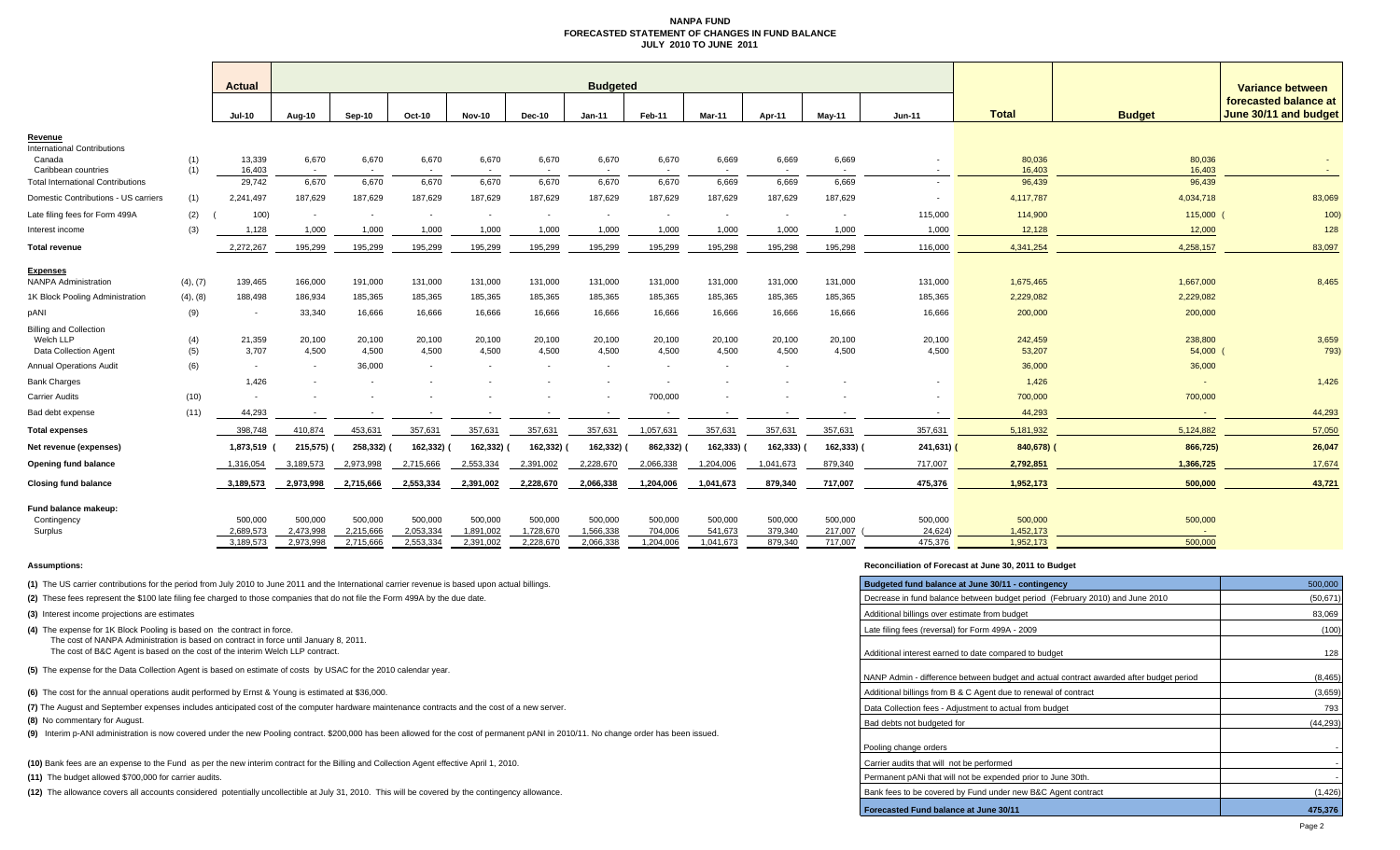#### **NANPA FUND CURRENT AND FORECASTED LIABILITIES**

|                                                                                  |                                                                  |                 | Current |                     |               |         |               |          |               |               |         |         |
|----------------------------------------------------------------------------------|------------------------------------------------------------------|-----------------|---------|---------------------|---------------|---------|---------------|----------|---------------|---------------|---------|---------|
|                                                                                  |                                                                  |                 |         |                     | <b>Jul-10</b> | Aug-10  | <b>Sep-10</b> | $Oct-10$ | <b>Nov-10</b> | <b>Dec-10</b> | Jan-11  | Feb-11  |
| <b>NEUSTAR - NANPA Administration contract</b>                                   | - Authorization by the FCC has not been received for payment     |                 |         |                     | 329,979       | 166,000 | 191,000       | 131,000  | 131,000       | 131,000       | 131,000 | 131,000 |
|                                                                                  | June 2010                                                        |                 | \$      | 131,274             |               |         |               |          |               |               |         |         |
|                                                                                  | <b>July 2010</b><br>Amendment #5 maintenance contract            |                 |         | 128,500<br>70,205   |               |         |               |          |               |               |         |         |
|                                                                                  |                                                                  |                 | Ŝ       | 329,979             |               |         |               |          |               |               |         |         |
|                                                                                  |                                                                  |                 |         |                     |               |         |               |          |               |               |         |         |
| <b>NEUSTAR - Block Pooling contract</b><br>July 29/10                            | - Payment authorized by the FCC on July 14/10, received by Welch |                 |         |                     | 188,498       | 186,934 | 185,365       | 185,365  | 185,365       | 185,365       | 185,365 | 185,365 |
|                                                                                  | June 2010                                                        | \$188,498       |         |                     |               |         |               |          |               |               |         |         |
|                                                                                  | Change Order #9                                                  | 4,441<br>13,646 |         |                     |               |         |               |          |               |               |         |         |
|                                                                                  | Change Order #10                                                 |                 |         |                     |               |         |               |          |               |               |         |         |
| - Authorization by the FCC has not been received for payment<br><b>July 2010</b> |                                                                  |                 | \$      | 188,498             |               |         |               |          |               |               |         |         |
|                                                                                  |                                                                  |                 | \$      | $\omega$<br>188,498 |               |         |               |          |               |               |         |         |
|                                                                                  |                                                                  |                 |         |                     |               |         |               |          |               |               |         |         |
| Welch LLP - Billing & Collection Agent                                           |                                                                  |                 |         |                     | 21,359        | 20,100  | 20,100        | 20,100   | 20,100        | 20,100        | 20,100  | 20,100  |
| July 1/10                                                                        | - Payment authorized by the FCC on June 25/10, received by Welch |                 |         |                     |               |         |               |          |               |               |         |         |
|                                                                                  | Contract amendment                                               | 5,443           |         |                     |               |         |               |          |               |               |         |         |
| July 29/10                                                                       | - Payment authorized by the FCC on July 14/10, received by Welch |                 |         |                     |               |         |               |          |               |               |         |         |
|                                                                                  | June 2010                                                        | 21,359          |         |                     |               |         |               |          |               |               |         |         |
|                                                                                  | - Authorization by the FCC has not been received for payment     |                 |         |                     |               |         |               |          |               |               |         |         |
|                                                                                  | <b>July 2010</b>                                                 |                 | \$      | 21,359              |               |         |               |          |               |               |         |         |
|                                                                                  |                                                                  |                 |         |                     |               |         |               |          |               |               |         |         |
|                                                                                  |                                                                  |                 | \$      | 21,359              |               |         |               |          |               |               |         |         |
| <b>USAC - Data Collection Agent</b>                                              |                                                                  |                 |         |                     | 8,157         | 4,500   | 4,500         | 4,500    | 4,500         | 4,500         | 4,500   | 4,500   |
| July 1/10                                                                        | - Payment authorized by the FCC on June 25/10, received by Welch |                 |         |                     |               |         |               |          |               |               |         |         |
|                                                                                  | May 2010                                                         | 3,447           |         |                     |               |         |               |          |               |               |         |         |
|                                                                                  | - Authorization by the FCC has not been received for payment     |                 |         |                     |               |         |               |          |               |               |         |         |
|                                                                                  | June 2010<br>June 2010 (estimate)                                |                 |         | 3,707<br>4,450      |               |         |               |          |               |               |         |         |
|                                                                                  |                                                                  |                 | \$      | 8,157               |               |         |               |          |               |               |         |         |
|                                                                                  |                                                                  |                 |         |                     |               |         |               |          |               |               |         |         |
| <b>Carrier audits</b>                                                            |                                                                  |                 |         |                     |               |         |               |          |               |               |         | 700,000 |
|                                                                                  |                                                                  |                 |         |                     |               |         |               |          |               |               |         |         |
| Ernst & Young LLP- Annual operations audit<br>Accrual for 2010/11 audit fee      |                                                                  |                 |         |                     |               |         | 36,000        |          |               |               |         |         |
|                                                                                  |                                                                  |                 |         |                     |               |         |               |          |               |               |         |         |
| <b>NEUSTAR - pANI administration</b>                                             |                                                                  |                 | \$      | $\sim$ $-$          |               | 33,340  | 16,666        | 16,666   | 16,666        | 16,666        | 16,666  | 16,666  |
|                                                                                  |                                                                  |                 |         |                     |               |         |               |          |               |               |         |         |
|                                                                                  |                                                                  |                 |         |                     |               |         |               |          |               |               |         |         |

**Total** 453,631 357,631 357,631 357,631 357,631 357,631 357,631 357,631 357,631 357,631 357,631 357,631 357,631 357,631 357,631 357,631 357,631 357,631 357,631 357,631 357,631 357,631 357,631 357,631 357,631 357,631 357,63